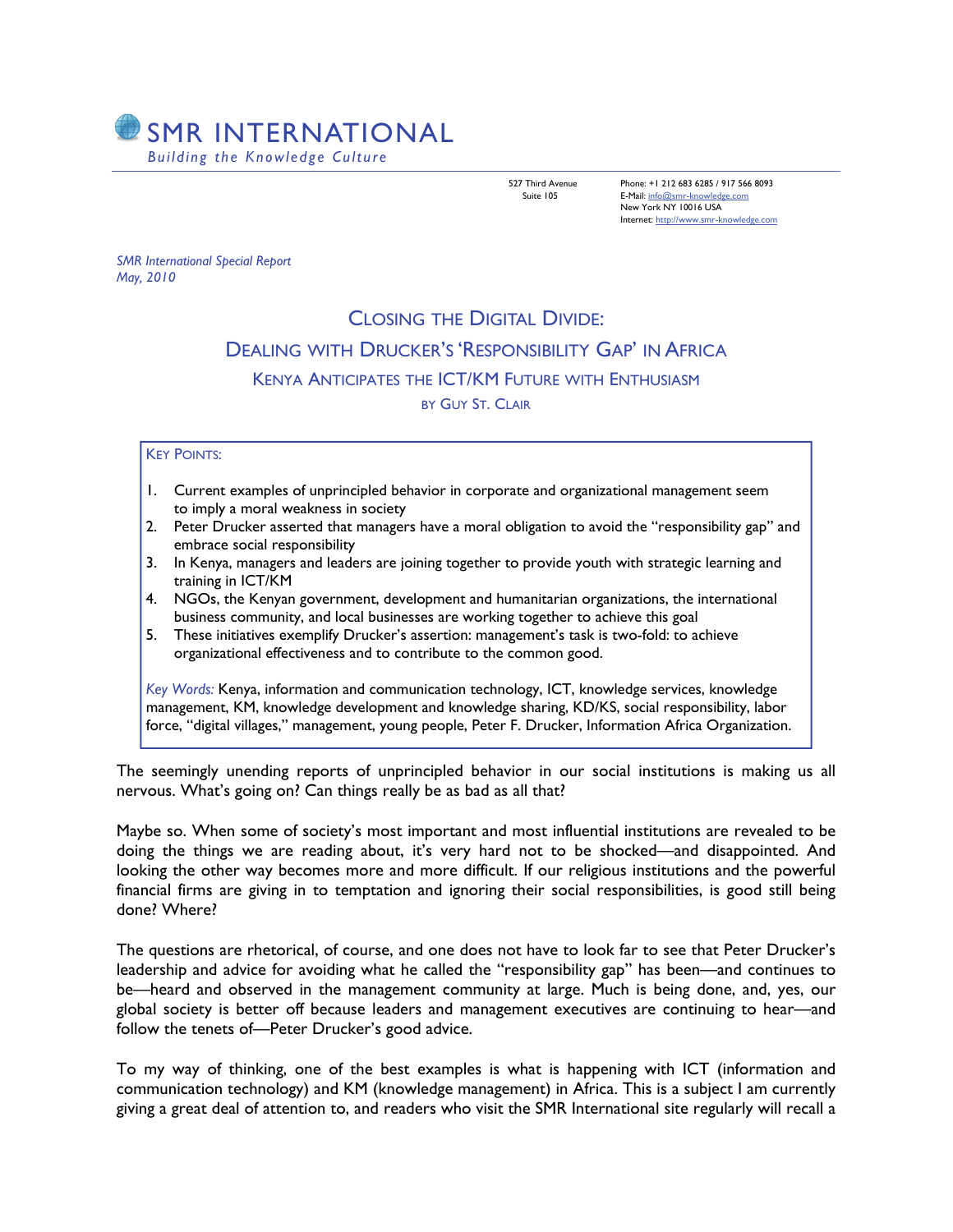recent  $e$ -Profile (January, 2010) describing the Information Africa Organization and two of the organization's leaders. In that essay, IAO's Executive Director William Mibei and the Vice-Chair, the Hon. Rev. Moses Akaranga, were characterized as people who are committed to bringing ICT and KM skills to the young people of Kenya.

Why are they and their IAO colleagues doing this? The answer is simple: to ensure that Kenya has young people ready to move into the ICT/KM labor market when they are needed. When international corporations come looking to set up shop in Kenya, looking for congenial locations to do their work, IAO wants to be sure Kenya's youth have the skills and knowledge to be hired. It is not a complicated scenario, and it demonstrates that right from the get-go, Africa's own management leaders are heeding Mr. Drucker's great message.

As long ago as 1973, in the preface to his still-engaging *Management: Tasks, Responsibilities, Practices*, Mr. Drucker asserted that the management task goes beyond achieving organizational effectiveness. Such success is unquestionably the management *raison d'être*, but it is only one "piece," if you will, one side of the management mission. The other critical element in the management portfolio is the manager's and the organization's responsibility to society, to the common good. Indeed, Drucker put it better than anyone since: "if the managers of our major institutions, and especially of business," he wrote, "do not take responsibility for the common good, no one else can or will."

It was an important and—not surprisingly, for the time—a somewhat innovative assertion, this bid to have organizational and business leaders look beyond their established role in the workplace. But it made sense. Today, in Africa, the idea that management must do more than simply meet the established organizational objective can be seen in many different fields of interest and work areas, and there really isn't any other discipline—that I've been able to identify—that is having the impact of the interest being generated in strategic learning and training for ICT and KM.

Much of that impact is described in the May 10 issue of *EContent*, in an article (["Kenya Builds Digital](http://www.econtentmag.com/Articles/ArticleReader.aspx?ArticleID=66659)  [Villages and Lays the Foundation for a Brighter Future"](http://www.econtentmag.com/Articles/ArticleReader.aspx?ArticleID=66659)) in which the point is made that the "train-theyoung-people-in-ICT-and-KM" bandwagon is moving forward, and at a very fast pace. In my own work, it has been extremely gratifying to see the number of organizations that are looking to work with young people to help them develop ICT/KM skills. Obviously my attention is focused mostly on IAO, since that is where I focus my volunteer energy, but a number of other nongovernmental organizations (NGOs) are doing work in this area as well. Many of these efforts are described in the *EContent* story, and I'm particularly taken with one idea, the development of so-called "digital villages," community learning centres that are springing up throughout the country. In the villages, local schoolchildren are able to learn new skills and have the opportunity to interact with other students, even with other young people in different parts of the world, thanks to the internet. One of the beauties of these establishments is the localization of the effort, enabling young people to learn about ICT and KM/ knowledge services without having to travel to distant urban areas.

In those urban areas, though, different kinds of training and development initiatives are being put forward for Kenya's youth. Established by managers and leaders of the many development and humanitarian organizations on the ground in Kenya and working along with local citizens to shape the digital skills of youth, these initiatives are making a difference. One such effort, recognized for its success, is the work of the Partners and Youth Branch of the United Nations Human Settlements Programme (UN-HABITAT) in Nairobi. This three-tiered programme begins from the premise that its mission is to develop youth friendly policies, and with its One-Stop Centre for Youth, its Moonbeam Training Centre, and the Opportunities Fund for Urban Youth, UN-HABITAT is doing its part to see that Kenya's youth have access to the training they require for securing their future.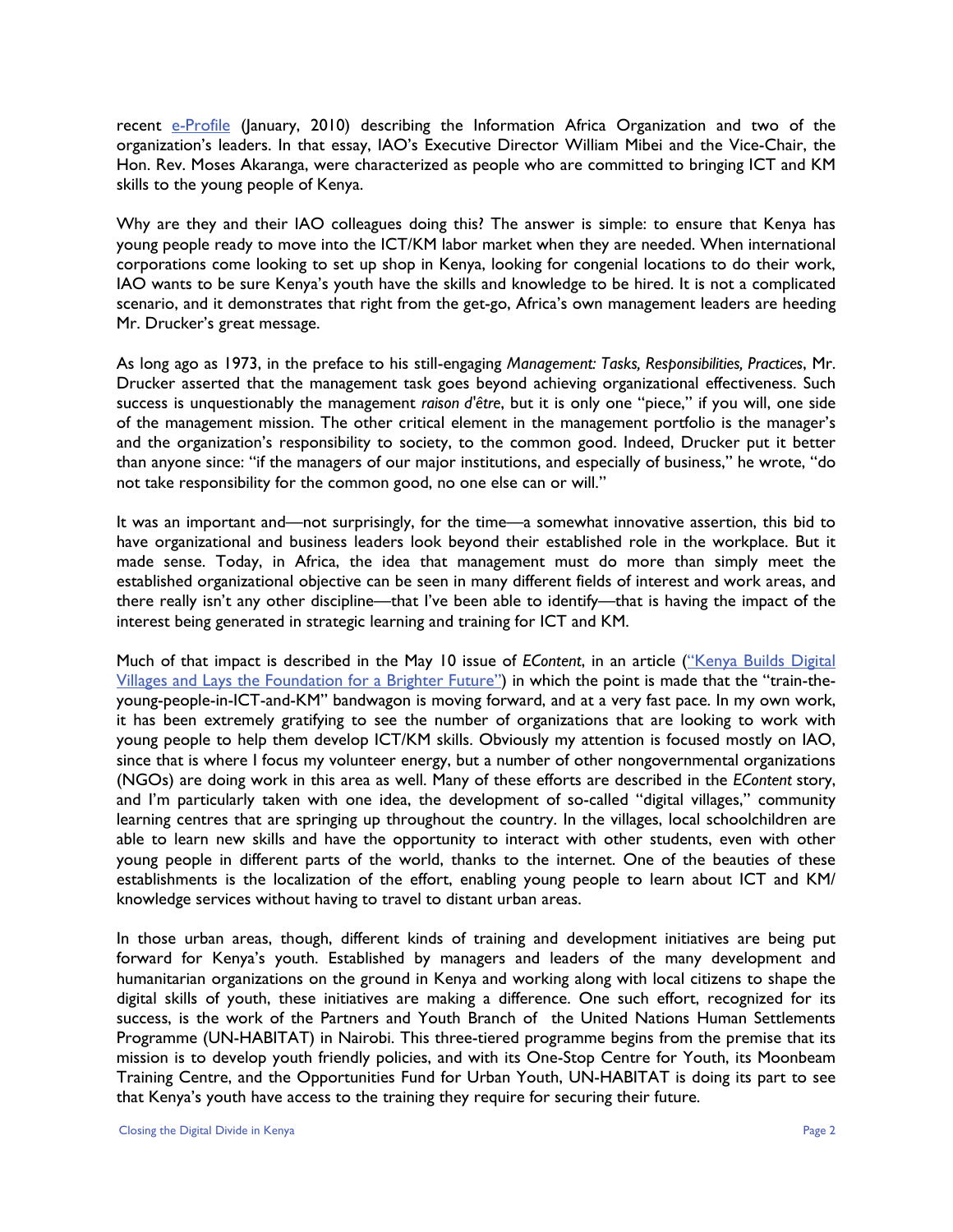At another part of the youth "picture"—and particularly gratifying to learn about—is the KM presence in the curricula of several of Kenya's academic institutions. Indeed, one of the earliest surprises for a knowledge services specialist arriving in Kenya is to learn about the attention given to KM at many different academic levels. Currently three universities have offerings in KM, spearheaded by administrative leaders in the post-graduate programme in Agricultural Information and Communication Management (AICM). Both Egerton University and the University of Nairobi in Kenya (and Haramaya University in Ethiopia) have programmes, and while these initiatives are still in the early stages, developing course content and building capacity for staff to teach in the programme, they are well on the way to institutionalizing the teaching of KM as a substantive element of graduate education. The value of this direction was made clear in the report of the recent Global Conference on Agricultural Research for Development (GCARD 2010). An important conclusion of the conference, the report notes, is that "the main focus of agricultural research for development was the satisfaction of technological and knowledge needs of research-poor small holder farmers and producers to improve productivity, livelihoods, and quality of life the world over…. agriculture is becoming increasingly knowledge intensive with agricultural production now a knowledge-based industry."

In Kenya's local university-level KM programmes, these initiatives have the potential to provide a model for other subject areas as well as in agricultural development. Course syllabi describe how KM directly influences farming practices, and it is not difficult to substitute other activities for "farming practices." Already at the local level there is much discussion about how KM would be of value in health sciences studies, and the architecture and buildings faculties of some institutions seem to be interested in moving in this direction as well. Certainly many of the objectives of the courses (such as learning about theories of knowledge, identifying the implications of a knowledge economy, and capturing, formalizing, organizing, and distributing knowledge to end-users) are all end-results valuable in almost any line of work. It is fair to predict that KM will be showing up in other academic disciplines sooner rather than later. There's just too much at stake for it not to happen.

In addition to establishing curricula in ICT/KM at the learning institutions and the initiatives of the development and humanitarian organizations, businesses are making the point that ICT/KM is important to the economic life of the country. The long list of commercial organizations helping move Kenya's ICT/KM youth training initiatives forward is impressive, and the *EContent* article identifies several international names, among them Microsoft East Africa and World Bank. And not to be left out, some of the local telecommunication names are there as well (Safaricom, Telkom Kenya, and Zain), obviously expecting to be part of this effort. The Kenyan government, too, through its Ministry of Education and Ministry of Information and Communications, is a major player, and it will be interesting to see how all these different organizations, with their different agendas, will establish a collaboration base to ensure the success of strategic learning and training for ICT and KM/knowledge services.

Is it all part of a global programme to close that responsibility gap Mr. Drucker warned us about? I'm enough of an idealist to think it is (or perhaps to *wish* it so), simply because—at this point in history we have surely learned that anything else will just not be good enough. As Drucker put it, in management the emphasis is not on management skills, tools, and techniques. It is not even on the work of management. It is on the tasks. Here's the master's take on management:

For management is the organ, the life-giving, acting, dynamic organ of the institution it manages. Without the institution, *e.g.*, the business enterprise, there would be no management. But without management there would also be only a mob rather than an institution. The institution, in turn, is itself an organ of society and exists only to contribute a needed result to society, the economy, and the individual. Organs, however, are never defined by what they do, let alone by how they do it. They are defined by their contribution.